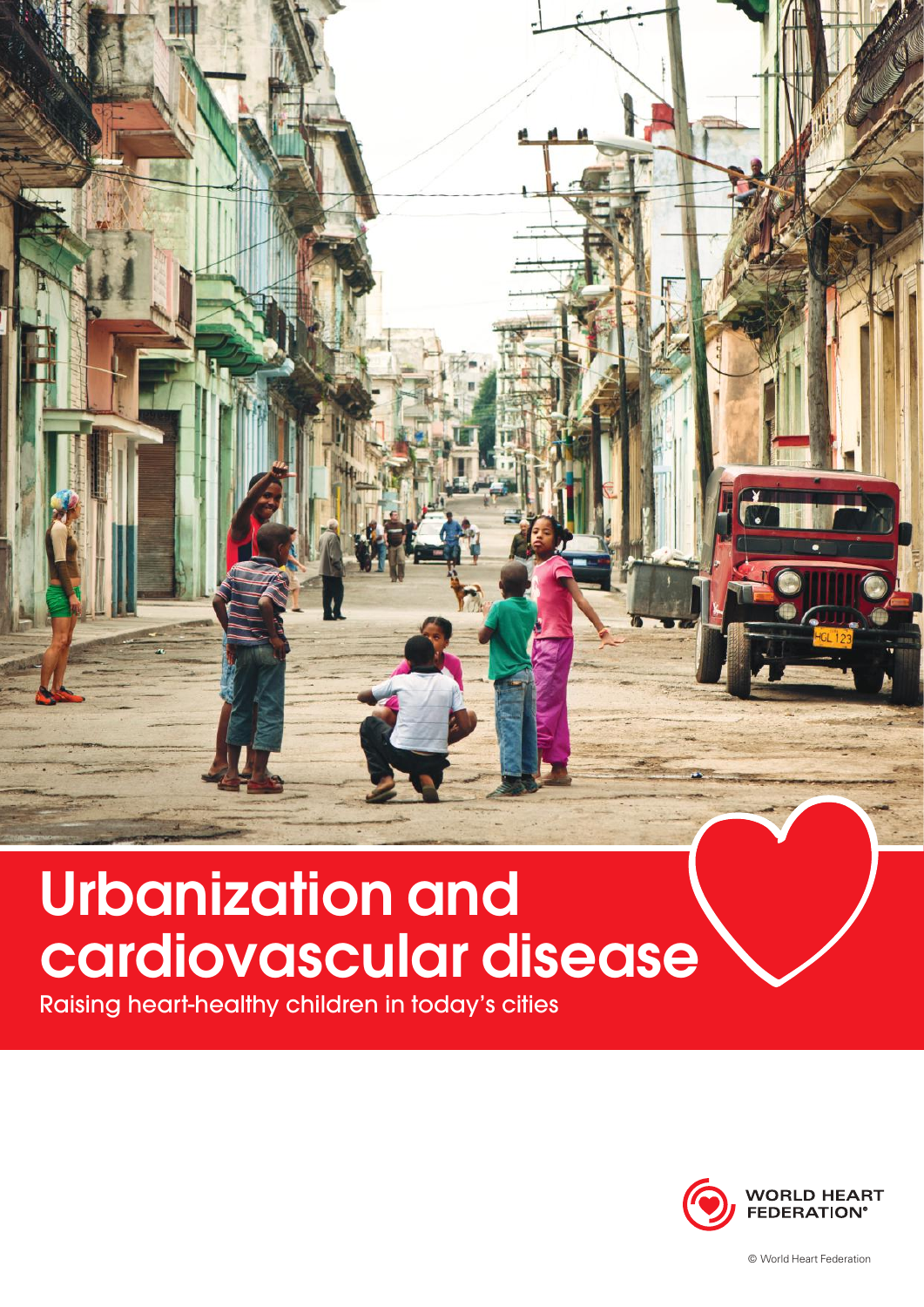

## Executive Sumr

**Non-communicable diseases (NCDs), including cardiovascular disease (CVD), cancers, chronic respiratory diseases and diabetes, are the biggest cause of death globally, killing more people each year than all other causes combined.1 In September 2011, the United Nations (UN) convened a High-Level Meeting (HLM) on NCDs with Presidents and Heads of State in attendance; this was only the second time in history the UN had convened a special HLM on a specific health issue, and was in recognition of the importance of this group of diseases globally as a threat to human health and a hindrance to economic development.**

*CVD is often referred to as a lifestyle disease. This term is misleading however; it implies individual responsibility for, or choice of, poor heart health. It does not take into account social, economic and physical constraints that may force people into unhealthy behaviour. A mother trying to feed her children with limited budget may have little option but to purchase cheap but unhealthy food high in fat, sugar and salt. Children living in an urban slum may have no space to play and exercise safely. A teenager may be so heavily influenced by industry marketing that they choose to smoke, without knowledge or appreciation of the dangers to health posed by tobacco use. Tackling these issues requires a multi-stakeholder approach: by working together we can improve health education, strengthen healthcare and fight industry tactics, to address the world's number one killer.*

**Johanna Ralston Chief Executive Officer World Heart Federation** New data released by the World Economic Forum during the UN HLM revealed that NCDs will cost economies a staggering \$USD 30 trillion over the next 20 years, with one-third being attributed to CVD.<sup>2</sup> This makes CVD the most significant NCD not only in terms of the number of deaths and level of disease they cause but also because of the financial strain they put on countries, especially those least well-equipped to deal with them. Contrary to common belief, the burden of morbidity and mortality from heart disease and stroke is not confined to affluent, high-income countries; with the exception of sub-Saharan Africa, CVD is the leading cause of death in low- and middle-income countries (LMICs),<sup>3</sup> and the cost of inaction is immense.

Major risk factors for CVD include high blood pressure, high cholesterol, smoking, obesity, physical inactivity and diabetes. Much of this risk factor burden can be prevented or controlled, however the rise of CVD in LMICs has been linked to progressive urbanization and the coinciding "globalization of unhealthy lifestyles, which are facilitated by urban life – tobacco use, unhealthy diets, physical inactivity and harmful use of alcohol."4

Although urbanization brings with it many great opportunities (including employment choices, healthcare, educational prospects, social connections and political mobilization), inherent to city life are practical and logistical obstacles to adopting hearthealthy behaviours. Urban living can also remove the autonomy of individuals to make healthy choices, via dominant pressures and influences to adopt unhealthy ones.<sup>5</sup> For example, foods high in salt, sugar and fats are often more cheaply and readily available than fresh fruit and vegetables as such, urbanization poses serious health challenges. Children are particularly vulnerable to the negative health aspects associated with city life, as they have the least independence from, and are most manipulated by, their living environment. In unplanned urbanization, which is predominant in LMIC settings, this is accompanied by limitations on space for physical activity including lack of planning, crime, and heavy and dangerous traffic. Thus, CVD is not just an issue of lifestyle and individual behaviour choices it is the environment around such diseases that have a major impact.

In response to the UN HLM and the resulting focus on the prevention of NCDs including CVD, the World Heart Federation commissioned research to examine the perceived relationship between rates of modern urbanization and CVD. With population forecasts predicting continued urbanization in the 21st century,<sup>6</sup> the research specifically queried how our future generations may thereby be at risk of poor heart health.

The research undertook a literature review to assess evidence that children living in cities from Shanghai to Sao Paolo and from Buenos Aires to Mexico City are at increased likelihood of exposure to CVD risk factors, including physical inactivity, unhealthy diets, tobacco use and exposure to secondhand smoke. The study assumes four main observations that:

- CVD continues to be the leading cause of death worldwide, and places a massive socioeconomic burden on individuals and societies, particularly in LMICs.
- Urbanization is continuing to occur rapidly worldwide, particularly in LMICs.
- City living can impose certain limitations on the way in which people live, and restricts their opportunities to be heart healthy.
- Informed action by governments and other stakeholders has been shown to dramatically reduce the level of CVD risk.
- The report then makes important conclusions: • Urbanization tends to hinder heart-healthy lifestyles, particularly for children. For many urban dwellers, heart-healthy options are non-existent, as people are constrained by their physical and economic environments; even those with more freedom from a physicality and economic perspective may be heavily influenced by their social environment, impacted particularly by industry marketing and development via which the consumption of unhealthy food or tobacco becomes intrinsic to city life.
- There is an urgent necessity to consider children specifically in discussions and policy developments related to both CVD prevention, and indeed, city planning, since children are particularly vulnerable to CVD and its consequences.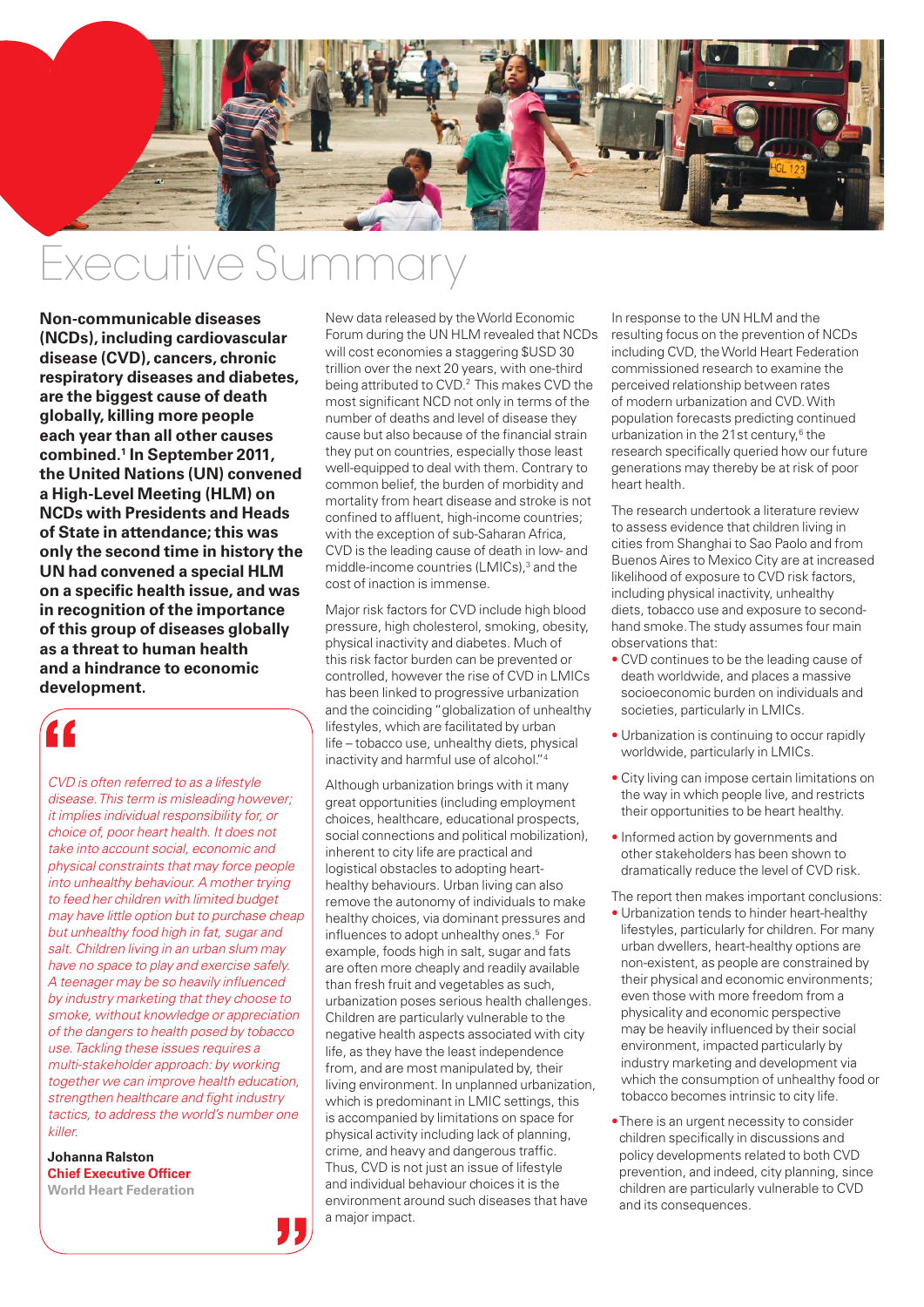

*The report on Urbanization and cardiovascular disease: Raising heart-healthy children in today's cities reveals the cross-cutting links between the environment in which a child lives, the CVD risks that they are exposed to, and the resulting threat of developing CVD. It reveals an urgent need to protect our most vulnerable members of society from poor heart health, and makes recommendations as to how some of the barriers to achieving this can be addressed. Following the commitment of world-leaders at the UN HLM to reduce the burden of NCDs, including CVD, we hope that this report encourages and inspires all those involved in city planning or child care to take action towards a heart-healthy world.*

## **Sidney C. Smith Jr, MD President**

**World Heart Federation**

- Since the behaviour of children affects the likelihood of an "epidemic" in future years, the report determines that children are core to global efforts to prevent and control CVD, particularly in the context of rapidly urbanizing populations.
- Cities have also been places where success in reducing NCDs has occurred, and there is significant potential to impact the current and future heart health of children by linking to best practices in urban policies around health and development.

*Children in LMICs face the most significant burden of CVD. It is possible for children to experience the physical effects of it if they are born with heart defects, or if they develop rheumatic heart disease in their childhood or adolescence. In this instance, they may face a life-time of disability or social stigma, particularly if they are unable to access healthcare. Alternatively, they may face the socioeconomic burden of disease should a family member experience CVD. For example, a family who lose a young parent to CVD not only face the emotional consequences, but also face the prospect of malnourishment and financial debilitation. Finally, since children are our future, they will experience the huge impending global burden of CVD, if we do not take action now.*

#### **Dr Kathryn Taubert Chief Science Officer World Heart Federation**

At the World Heart Federation, we are acutely conscious that with every new generation, we face increased risks to cardiovascular health. Based on the report conclusions, the World Heart Federation is calling for improved prevention of CVD via what the report's authors have termed the **'S.P.A.C.E'** approach: **S**takeholder Collaboration; **P**lanning Cities, **A**ccess to Healthcare; **C**hild-focused dialogue; and, **E**valuation.

### **• Stakeholder collaboration:**

Making improvements to children's living conditions, and therefore to their health and wellbeing, is not a role for governments alone but for the whole of society: all government sectors, the private sector and civil society including educators and religious leaders intrinsic to child care.

### • **Planning cities:**

As cities increase in size, it is vital that infrastructures are developed to facilitate heart-healthy behaviour. Policies and strategies that allow individuals to adopt healthy behaviours and avoid unhealthy ones are crucial to successful urbanization.

### • **Access to healthcare**:

Investment in paediatric diagnostic tools, quality improvements in medical centres, education and increased access to essential medicines will greatly improve CVD outcomes within cities.

### • **Child-focused dialogue:**

Policy discussions around CVD must focus on children specifically; since children have specific needs, child health should not be wrapped into decisions for adult healthcare.<sup>7</sup>

### • **Evaluation:**

Reducing CVD risk involves understanding the burden through surveillance; knowing which city dwellers face which barriers to heart-healthy living and why.4 Once this is understood, actions can be taken to break down the barriers and facilitate healthier lifestyles.

It is recognized that the S.P.A.C.E approach is comprehensive, and may not be fully applicable or affordable for many nations currently experiencing the rapid urbanization of their populations. But it is hoped that the report presents a range of options to policymakers that are looking for initiatives to make a difference to CVD health outcomes, and so, it is hoped, protect the cardiovascular health of generations living in the cities of the future.

The report content is exploratory, and the World Heart Federation recognizes that further research is necessary to facilitate a full understanding of the issues. However, we hope that it provides a useful stepping stone for further studies to explore the determinants of heart health particularly within urban environments.

We also hope that whether you are a policy maker, healthcare professional, business manager, educator, religious leader, parent, researcher or other, you find the report interesting and it stimulates thought around the topic of child heart health linked to cityliving. Heart health is everyone's responsibility, and by working together to reduce CVD risks, particularly those risks faced by children, we can fight against the burden of CVD.